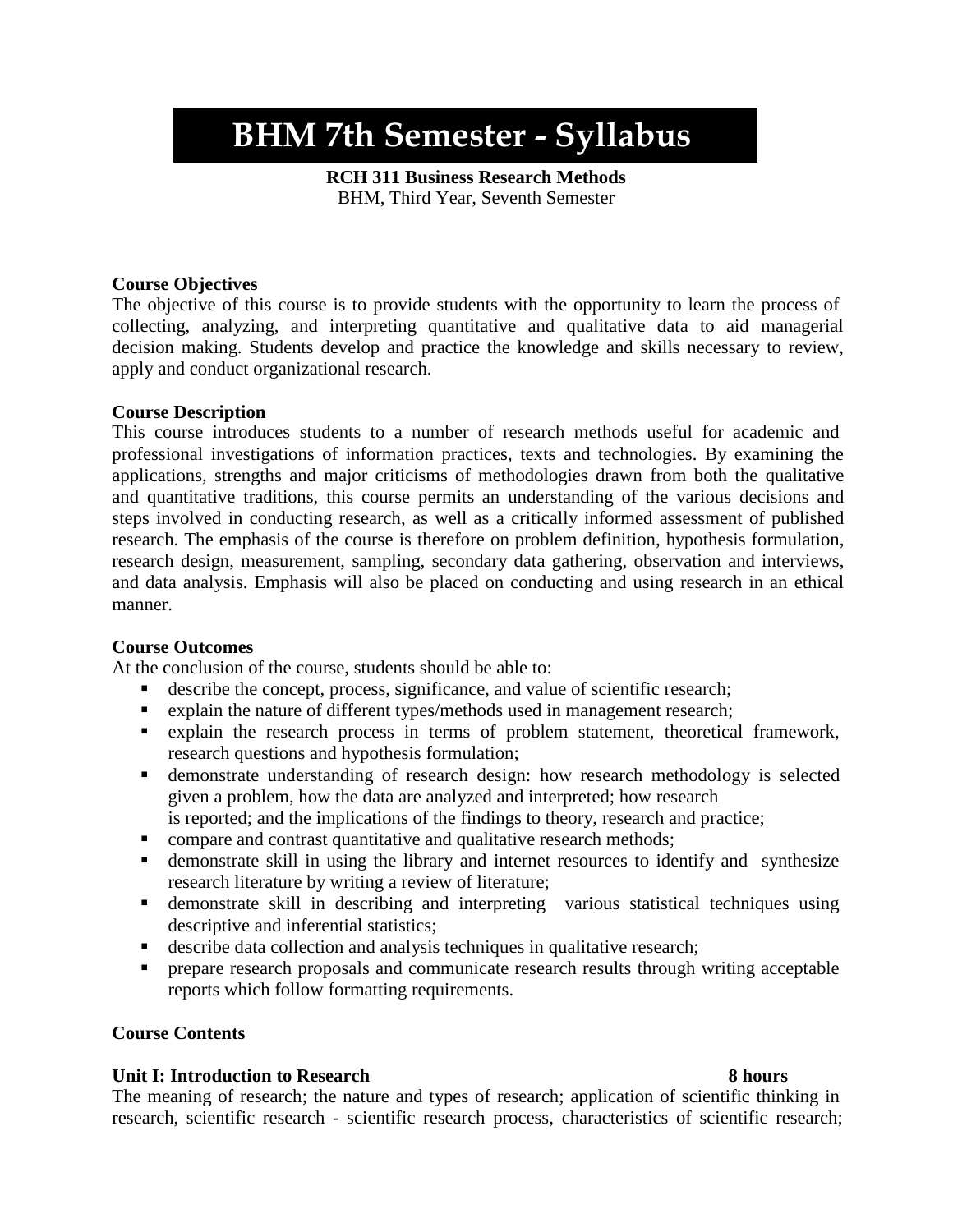Emerging paradigms in research; quantitative and qualitative approaches to research; Business research – role, types and value for decision making; Ethical considerations in business research.

# **Unit II: Literature Review and Theoretical Framework 5 hours**

Literature review - purpose and steps; searching, obtaining, and evaluating the literature, literature search through the Internet, format and guidelines for presenting the literature review; Theoretical framework – concept and format; Research and theory – deduction and induction.

# **Unit III: Problem Definition and Hypothesis Formulation 3 hours**

Problem definition – concept and steps in problem formulation; Research questions; Hypothesis functions and types; criteria of good hypothesis statement.

# **Unit IV: Research Design 10 hours**

Definition; elements of a research design; Types of research design – exploratory; descriptive (developmental and case study); correlational; causal-comparative and experimental research designs; Qualitative research – concept, basic assumptions, features and design.

# **Unit V: Measurement, Scaling and Sampling 5 hours**

Variables – concept and types; Measurement and scales, scale construction and attitude measurement; Scales and techniques commonly used in business research; Validity and reliability of measurement; Sampling – concept, probability and non-probability sampling; sampling and non-sampling errors.

# **Unit VI: Data Collection and Analysis 12 hours**

Data and its types; sources of primary and secondary data; Questionnaire – principles, components and types – format and types; Research interviews – principles and types; Sources of qualitative data – observation, participant observation, focus groups; E-research using Internet and websites to collect data from individuals; web surveys, e-mail surveys; Getting data ready for analysis; Data processing; Presenting data in graphs and tables; Statistical analysis of data – descriptive and inferential statistics; Hypothesis testing; Methods of analyzing qualitative data.

# **Unit VII: Writing Proposals and Project Reports 5 hours**

Project work – concept, purpose and methods; Research proposals – functions, types and components; features of research proposal; Research report – concept, process, types and procedure for writing research reports; conventions of academic writing; components of the project report; body of the project report; Documenting sources - APA style of citation and referencing; Essentials of good research report.

# **Basic Texts**

- 1. Bryman, A. and Bell, E. *Business Research Methods*. New Delhi: Oxford University Press.
- 2. Zikmund, W. G. *Business Research Methods*. New Delhi: Thompson.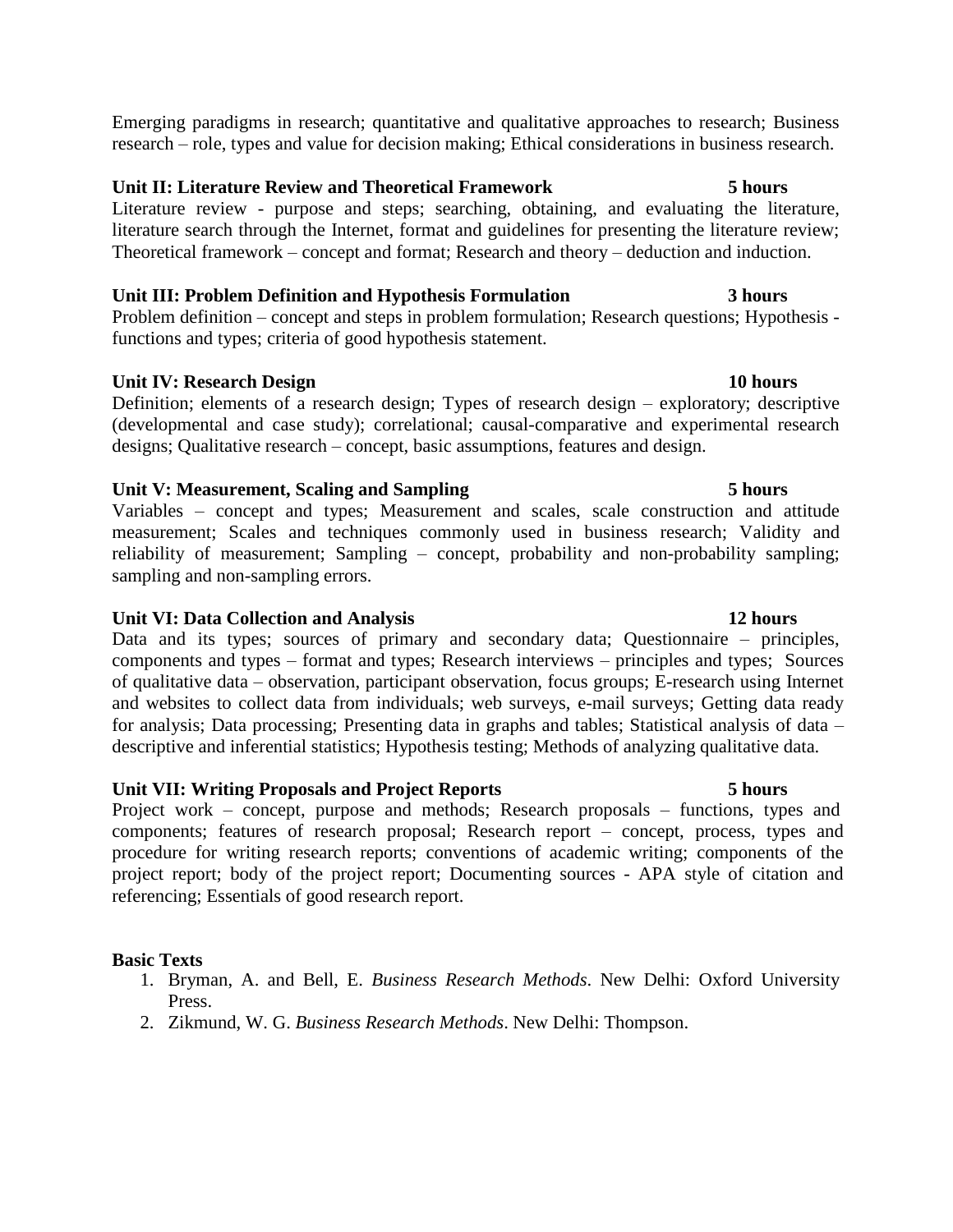- 1. Cooper, D. R. and Schindler, P. S. *Business Research Methods*. New Delhi: Tata McGraw Hill.
- 2. Pant, P. R. *Business Research Methods*. Kathmandu: Buddha Academic Enterprises.
- 3. Flick, U. *An Introduction to Qualitative Research*. New Delhi: Sage South Asia Edition.
- 4. Sekaran, U. *Research Methods for Business: A Skill Building Approach.* New Delhi: Wiley India.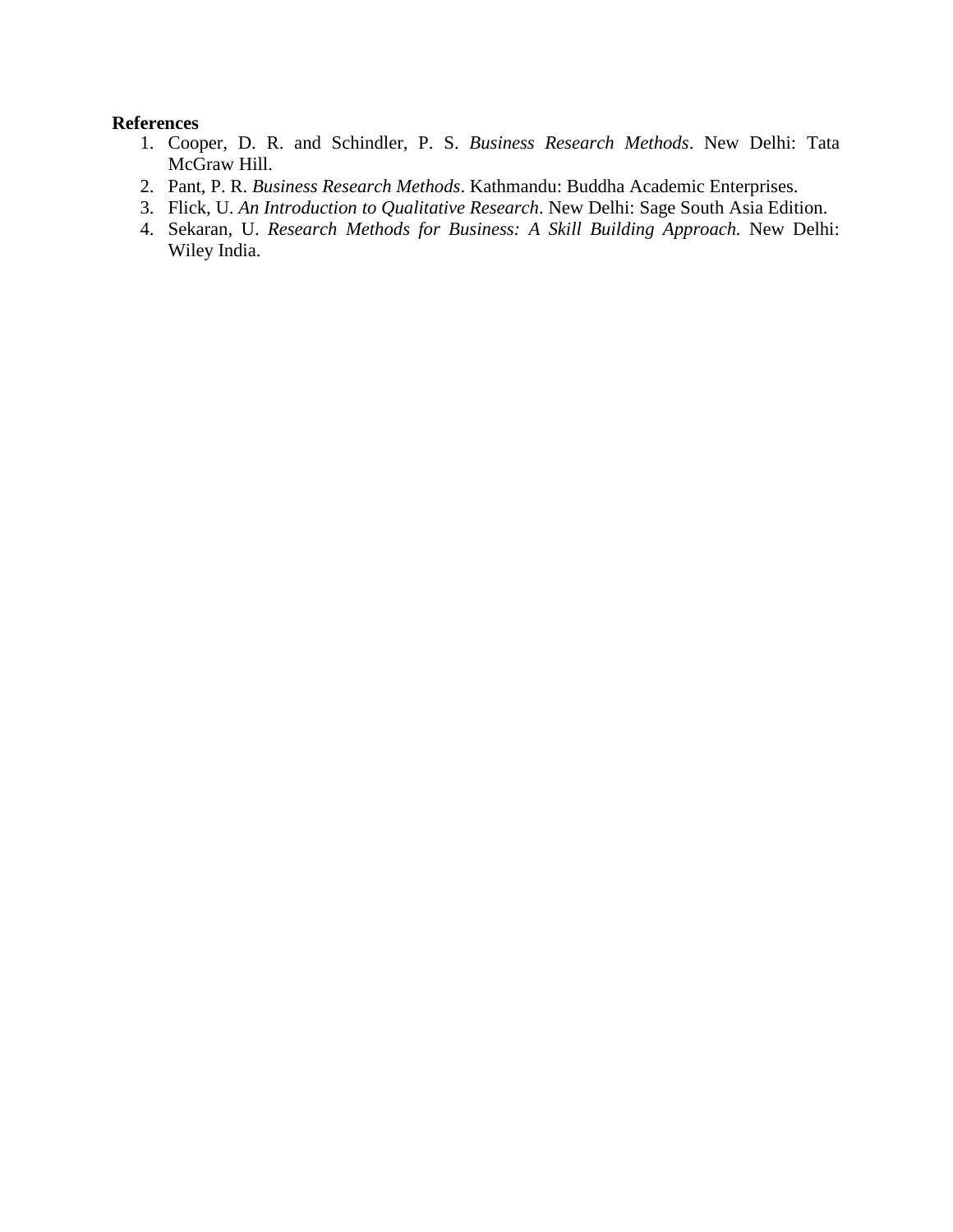# **MGT 312 Fundamentals of Entrepreneurship**

BHM, Fourth Year, Seventh Semester

#### **Course Objectives**

This course intends to provide students with the essential concepts, principles and skills of entrepreneurship so that students are able to apply them while launching and operating an entrepreneurial venture.

#### **Course Description**

To achieve the objective, the course covers the concept and nature of entrepreneurship, entrepreneurial intentions and strategies, creativity and business ideas, identifying and evaluating entrepreneurial opportunities, protecting intellectual property rights and other legal issues, business plan and emerging issues in entrepreneurship.

#### **Course Outcomes**

By the end of this course, students should be able to:

- Understand the fundamentals of entrepreneurship;
- Appreciate entrepreneurial intentions;
- Analyze entrepreneurial strategy;
- Know the concepts, nature and process of creativity and innovation;
- Identify and analyze entrepreneurial opportunities;
- Consider legal issues relating to intellectual property rights, licensing, and contracts;
- Write business plans;
- Comprehend emerging issues of entrepreneurship.

#### **Course Contents**

#### **Unit I: Introduction 4 hours**

Nature and development of entrepreneurship; Entrepreneurial process; Ethics and responsibilities of entrepreneurs; Role of entrepreneurship in economic development of a developing nation like Nepal; Promoting entrepreneurship in Nepal.

#### **Unit II: Entrepreneurial Intentions 5 hours**

Sources of entrepreneurship, entrepreneurial intention; Entrepreneurs' background and characteristics; Role models and support system; Entrepreneurial intentions within existing organizations; Managerial versus entrepreneurial decision making; Establishing corporate entrepreneurship in organization.

### **Unit III: Entrepreneurial Strategy 5 hours**

New entry; Generation of new entry opportunity; Entry strategy for new entry exploitation; Risk reduction strategy for new entry exploitation.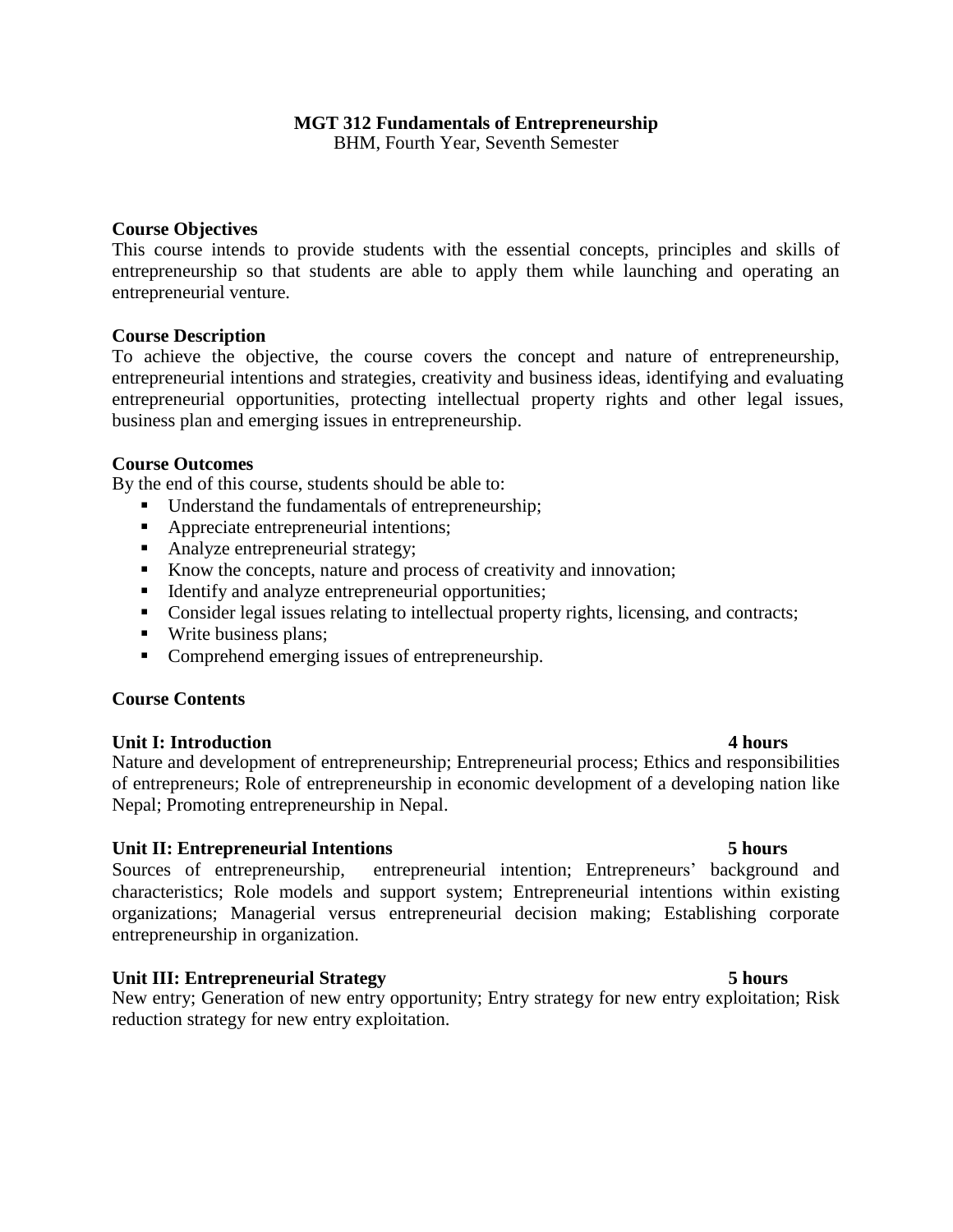# **Unit IV: Creativity and Business Idea 9 hours**

Concept of creativity; Creativity process; Idea generation from trends analysis; Common sources of new venture ideas; Methods of generating ideas and solving problems; Creativity, innovation and entrepreneurship; Innovation: concept, types and classification of new products; Entrepreneurial innovation; Opportunity recognition; Product planning and development process; e-Commerce and business start up.

### **Unit V: Identifying and Analyzing Opportunities 8 hours**

Concept; Opportunity recognition and opportunity assessment plan; Information sources; Sources of information for start-up entrepreneurs in Nepal; Nature and significance of international entrepreneurship; Domestic versus international entrepreneurship; Technological environment; Culture; Available distribution system; Motivation to go global; Strategic effects of going global; Foreign market selection; Entrepreneurial entry strategies; Entrepreneurial partnering; Barriers to international trade; Implications for global entrepreneurship.

### **Unit VI: Protecting Idea and other Legal Issues 8 hours**

Concept and nature of intellectual property; Types of intellectual property; Need for legal advice; Patents: concept, types and procedure for obtaining patent rights in Nepal; Trademarks - concept, types and procedure for obtaining trademark rights in Nepal; Copyrights - concept and procedure for obtaining copyrights in Nepal; Concept of trade secrets and steps for protecting trade secrets; Licensing; Product safety and liability; Insurance; Contracts.

### **Unit VII:** Business Plan 5 hours **5 hours**

Concept and nature of business planning; Business planning process; Concept, nature, scope and significance of business plan; Contents and criteria of a business plan; Information needs; Reasons for failure of a business plan.

### **Unit VIII: Emerging Issues in Entrepreneurship 4 hours**

Social issues: social entrepreneurship; Gender issues: women entrepreneurship; Minority issues: minority entrepreneurship; Environmental issues - eco-efficiency and ecopreneurship

### **Basic Text**

Hisrich, R. D., Manimala, Mathew J., Peters, M. P. and Shepherd, D. A. *Entrepreneurship*. New Delhi: McGraw Hill.

- 1. Barringer, B. R. and Ireland, R. D. *Entrepreneurship: Successfully Launching New Ventures*. New Delhi: Pearson Education.
- 2. Roy, R. *Entrepreneurship*. New Delhi: Oxford University Press.
- 3. Blundel, R, and Lockett, N. *Exploring Entrepreneurship: Practices and Perspectives*. New Delhi: Oxford University Press.
- 4. Kuratko, D. F. and Rao, T. V. *Entrepreneurship: A South-Asian Perspective*. New Delhi: Cengage Learning.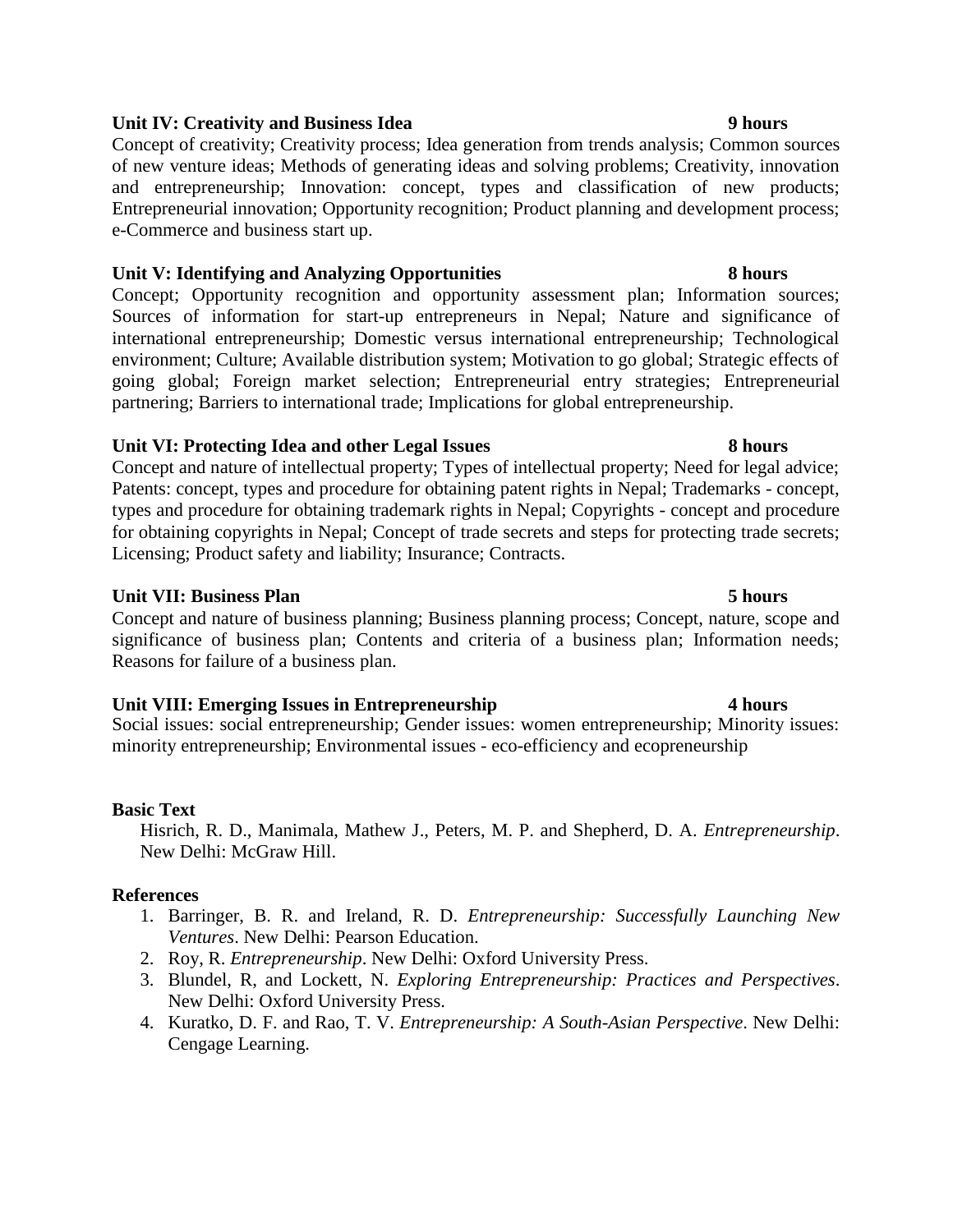# **MKT 143 Hospitability Marketing**

BHM, Fourth Year, Seventh Semester

#### **Course Objectives**

The main objective of this course is to enable the students by equipping them with comprehensive and practical knowledge that are necessary mainly for middle class managers and professionals in businesses and industries especially in Tourism and Hospitality field and enable them to develop plans and programs in the areas of Tourism and Hospitality Marketing independently and support juniors in this areas for better outcome and performance.

#### **Course Description**

This course will provide all necessary theoretical knowledge backed by some practical practices such as paper presentation, group discussion, field visits related with relevant sub chapters under it that is helpful for middle class managers that needs the knowledge, skill and experience in actual job and professional areas in Tourism and Hospitality Marketing.

#### **Course Outcomes**

By the end of this course the students should be able to:

- describe the mission of sales and marketing department of a hotel/travel organization;
- write job description of the sales and marketing personnel;
- cultivate a customer–oriented attitude;
- have basic knowledge and skill in relation to tourism and hospitality marketing;
- explain the information required for preparing the marketing plan of a hotel and find out the sources of such information;
- describe the ability to carry out the recurring activities of sales personnel;
- develop suitable hospitality marketing programs.

### **Course Contents**

### **Unit I: Introduction to Marketing and Services 4 hours**

Introduction, Definition, Concept of marketing, Characteristics of products and services.

### **Unit II: Marketing Environment and Marketing Research 6 hours**

Introduction, Marketing Environment: Micro Environment and Macro Environment, Marketing Research: process and application areas in hospitality.

### **Unit III: Consumer Behavior in Services 8 hours**

Introduction, Factors influencing consumer behavior, Buying decision making process of hospitality products, Customer expectations and satisfactions, Organizational buyers and buying processes.

### **Unit IV: Hospitality Products and Services 8 hours**

Introduction, Hospitality products, Dimensions of hospitality products, Product differentiation, Product positioning, Branding of hospitality services.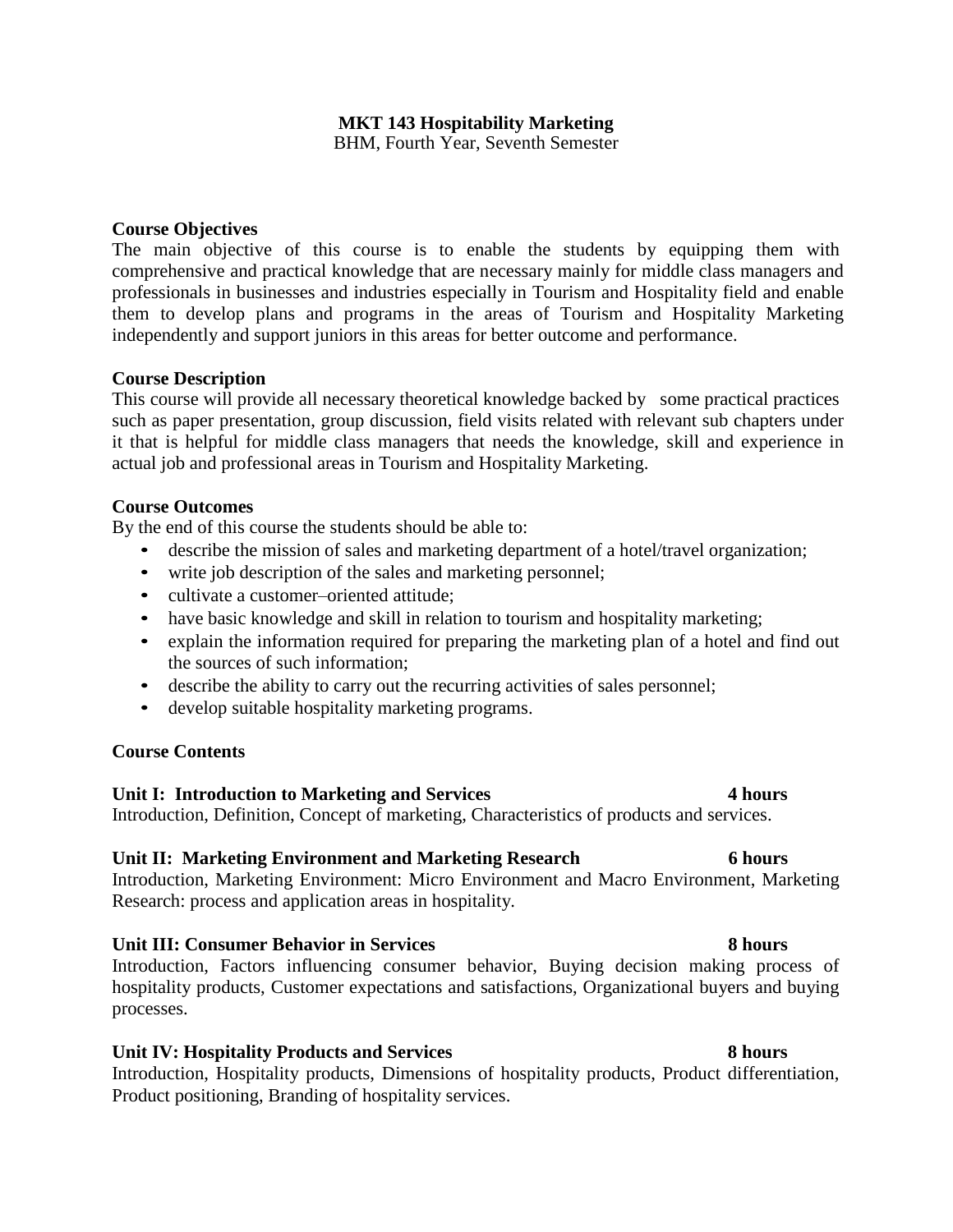# **Unit V: Hospitality Pricing Policies and Strategies 4 hours**

Introduction, Pricing strategies of the hospitality industry, Yield management

# **Unit VI: Hospitality Place Strategies and Distribution Channels 4 hours**

Introduction, Distribution challenges in hospitality markets, Global distribution system (GDS) Online hotel reservation, Central reservation system (CRS)

# **Unit VII: Hospitality Promotion, Advertising and Public Relations 4 hours**

Promotion mix, Hospitality communication channels, Hospitality marketing communication system. Promotional objectives, Promoting of hospitality products and services.

# **Unit VIII: People as a Marketing Proposition 2 hours**

People- People Relation in Hospitality Marketing, Characteristics and requirements of service personnel, Delivering service as promised.

# **Unit IX: Strategic Marketing Planning and Control 3 hours**

Concept and benefits of planning, Planning process, Phases of planning, Preparing marketing plan, Essential hospitality marketing strategies.

# **Unit X: National Tourism Organizations and Their Rolls 5 hours**

Functions and organizations of national tourism organization (NTO), Functions and achievements of Nepal Tourism Board, NTB and Tourism, Role of Civil Aviation, Process of destination marketing.

# **Basic Texts**

- 1. Andrews, S. *Sales and Marketing A Text Book for the Hospitality Industry*: NEW Delhi: McGraw Hill Publication.
- 2. Chaudhary, M. *Tourism Marketing*: New Delhi: Oxford University Press.

- 1. Kotler, P., Boven, J. & Makens, J. *Marketing for Hospitality Tourism:* Prentice Hall.
- 2. Kumar, P. *Marketing of Hospitality and Tourism Services:* New Delhi*:* McGraw Hill Publication.
- 3. Victor T. C. Middleton, *Marketing in Travel and Tourism: Toronto:* Clarke Butter Worth Heinemann.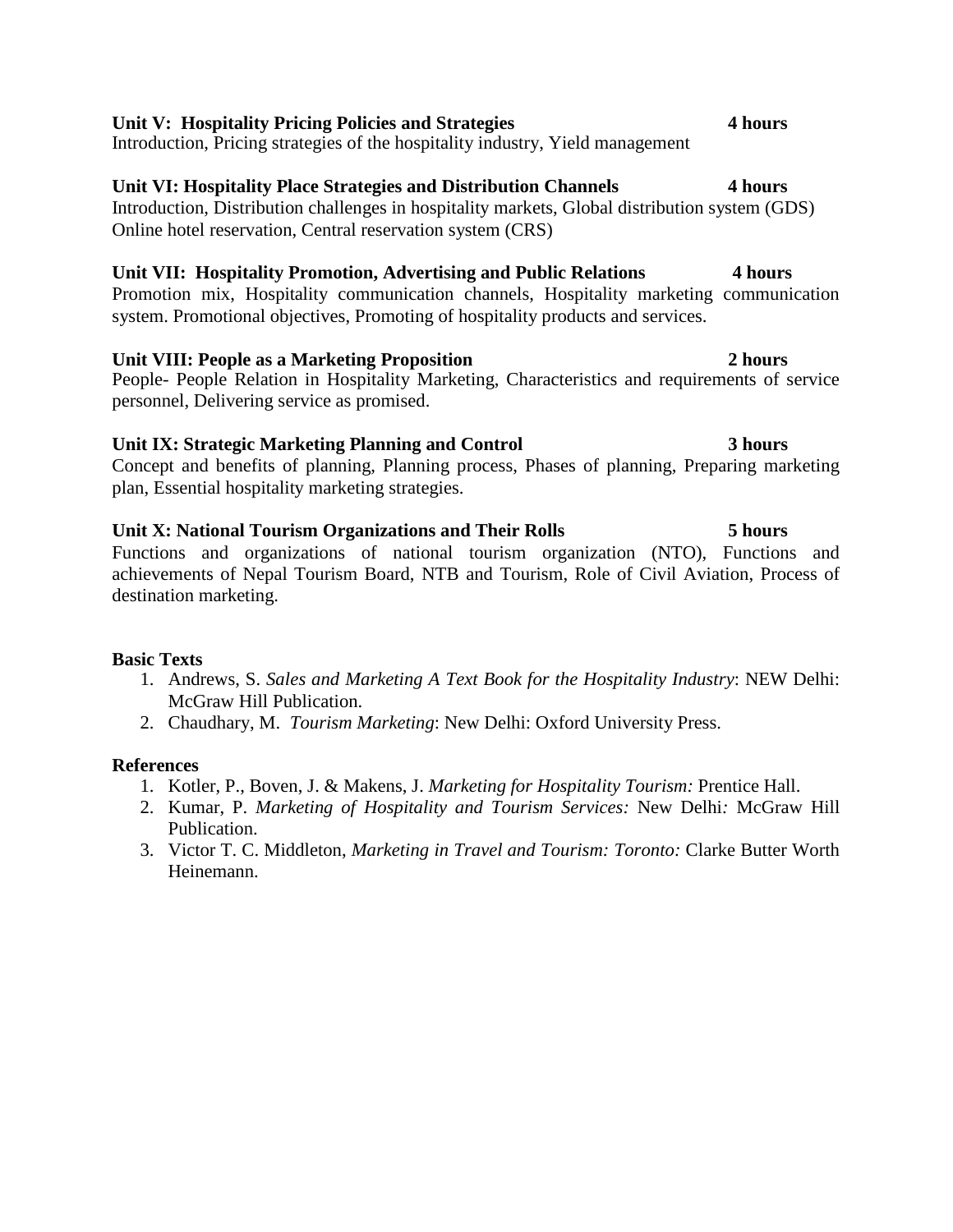# **MGT 216 Tourism Business Environment**

BHM, Fourth Year, Seventh Semesters

### **Course Objectives**

The travel and tourism industry is going through a state of change, affected by developments in new technology and information systems, consumer demand, regulation, competition and general political and economic forces. This module provides an introduction to the interactions and strategies of tourism businesses operating within a dynamic macro environment. This course will also encourage students to develop their awareness of historical and current events/issues that impact on tourism businesses.

#### **Course Description**

This course delivers an analytical and systematic knowledge about Tourism, its major components which are closely related to tourism businesses because of which the social, cultural, environment and economy are being effected in a positive or negative way. And also the course focuses on the techniques, theories and roles of different organization in international or national way which can foster the tourism to calculate the cost and benefit of tourism in a sustainable manner.

#### **Course Outcomes**

By the end of the course, students should be able to:

- understanding and explain the concept its components along with its Scope, types and platforms of tourism.
- understand socio-cultural, economical, environmental cost and benefits of tourism and ways to preserve it.
- understand the relation of tourism business with the environment and its different forms;
- understand the theories and ways of developing the tourism business.
- understand the needs of planning and policies for the tourism environmental management.
- understand the role of national, international and other organization for tourism development along with its functions and roles.
- understand the global trends in tourism in the present scenario.

### **Course Contents**

#### **Unit I: Tourism 6 hours**

Introduction , Concept of Tourism, Components of Tourism, Tourist and Tourism typologies, Scope of Tourism, Tourism Importance, Tourism Platforms.

### **Unit II: Impact of Tourism 7 hours**

Tourism impacts on the economy and the environment, Socio-Cultural impact of tourism, Environmental impact of Tourism, Economic impact of Tourism, 2.3.1(BOP, GDP, Inflation), Benefits and cost of Tourism, Preservation of Culture and tourism.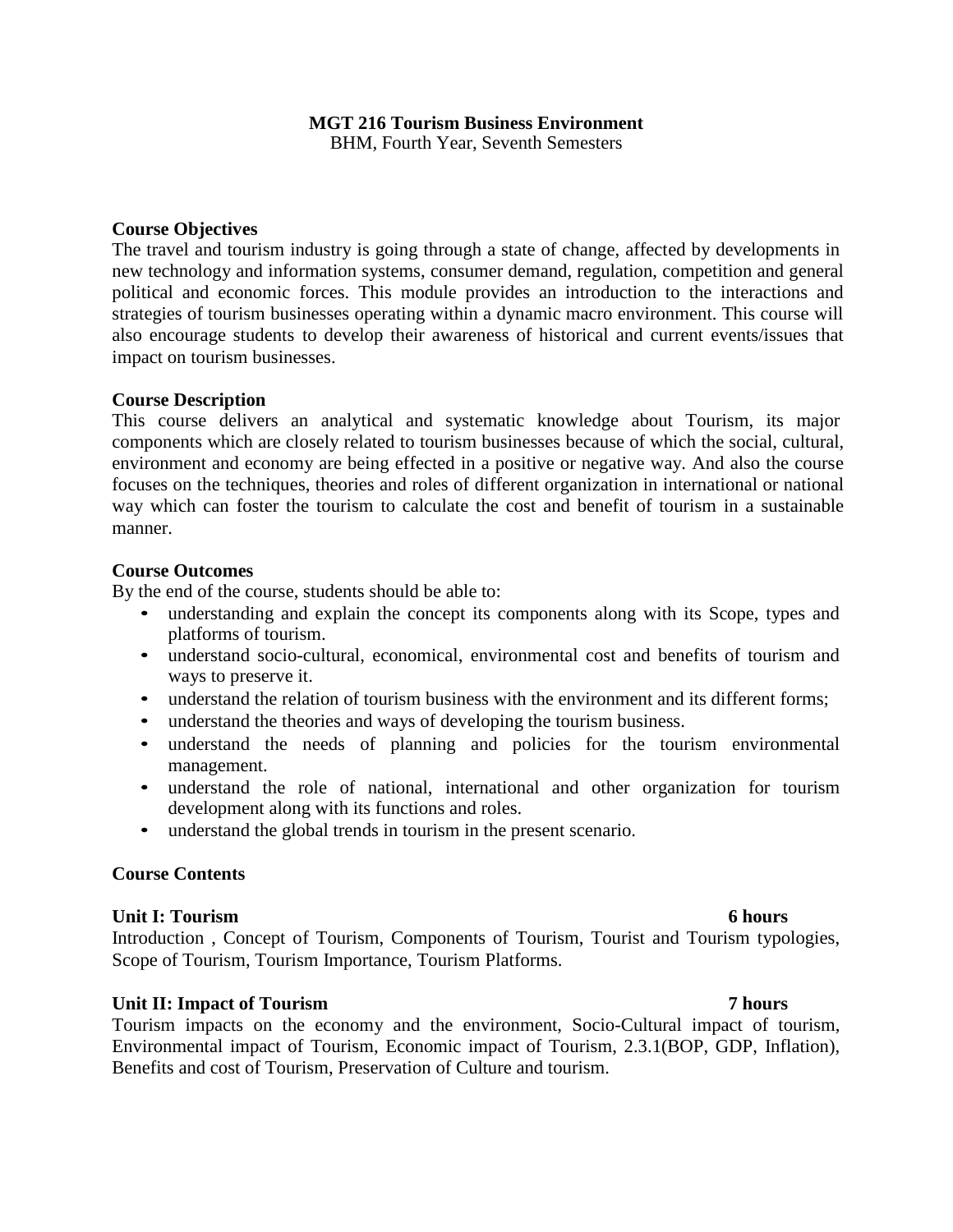# **Unit III: Tourism and Environment 7 hours**

Introduction, Relation between tourism and the environment, Sustainable tourism, Alternative tourism, Ecotourism and nature based tourism, Ecotourism and new environmental paradigm, Protected areas its promotion and present issues, Destination and attraction competitiveness, Protected areas and Tourism:- A Symbolic Relationship.

### **Unit IV: Tourism Theories 10 hours**

Introduction, Butler tourism area life cycle theory (TALC), Carrying Capacity, Plog's destination rise and fall in popularity, Visitor impact assessment, Limits of acceptable change, Leiper's theory.

# **Unit V: Tourism Policy and Planning 8 hours**

Introduction, Concept and need of Tourism policy, Tourism planning, Nature and importance of tourism planning, Stages in the tourism planning process, Tourism research, Management of tourism destination, Hurdles in achieving tourism policy objectives.

# **Unit VI: International, National, and Regional Tourism and Related Organization 5 hours**

Introduction, National and International Organization, Roles and function of tourism organizations.

### **Unit VII: Contemporary Trends and Practices 5 hours**

Introduction, Tourism and its factors contributing in the twenty-first century, Global tourism by 2020, Globalization and liberalization, Emerging tourism destination countries in the Asia-Pacific Travel and Tourism.

- 1. Swain, S. K. & Mishra, J. M. *Tourism Principles and Practices*: New Delhi: Oxford University Press.
- 2. Mishra, R. S. *Tourism Geography:* Kathmandu: Devchuli Offset Press.
- 3. Charles R. G, J. R Brent Ritchie & Robert .W. McIntoch. *Tourism, Ecotourism and Protected Areas (IUCN) Tourism Principles, Practices, Philosophies.*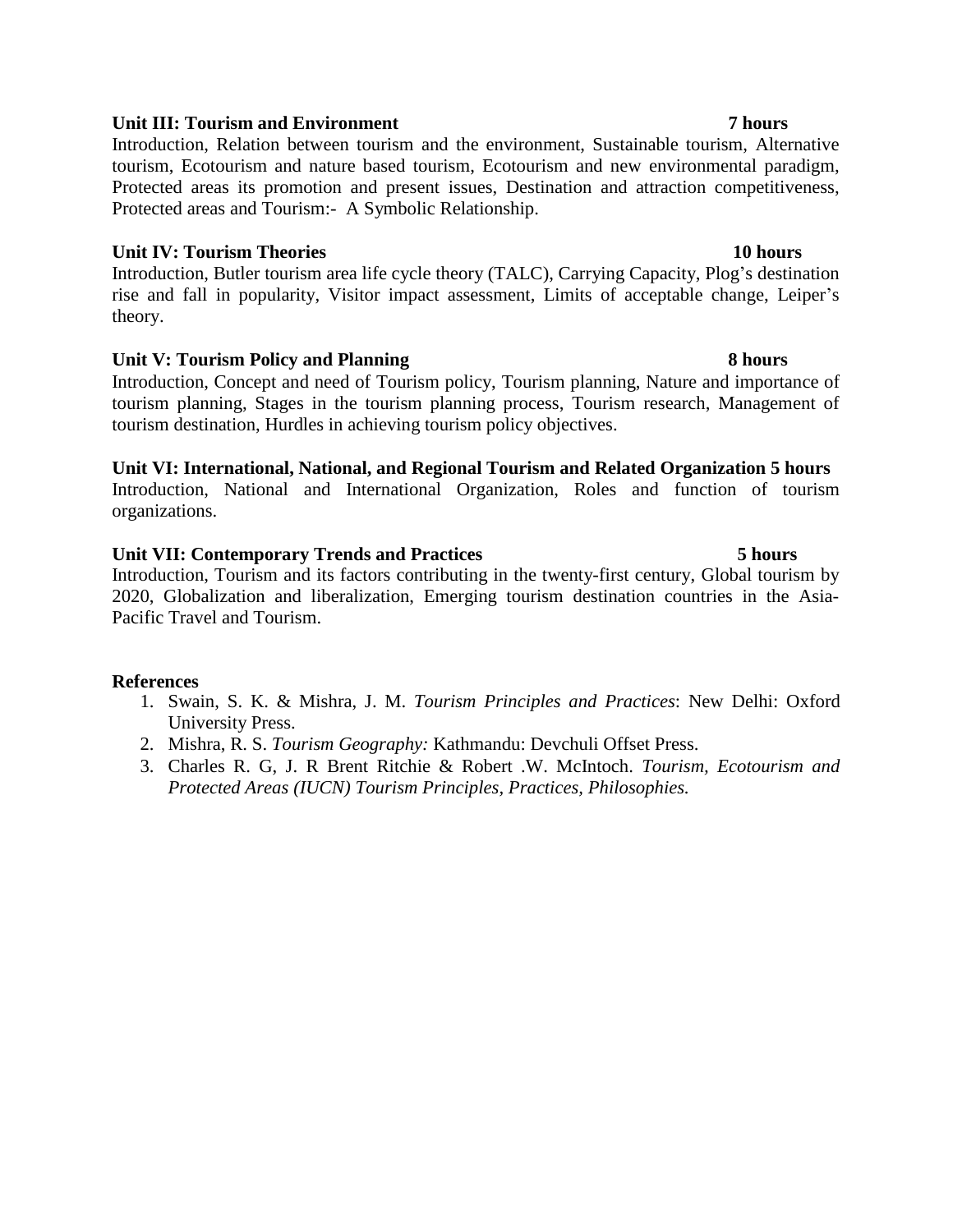# **MGT 412 Strategic Management**

BHM, Fourth Year, Seventh Semester

#### **Course Objectives**

This course aims to familiarize students with the basic concepts of strategic management and enable them to formulate, implement, and evaluate strategies for businesses. The course also aims to develop comprehensive and integrated view of business. The ultimate objective is to develop skill of practical and integrated application of different fields of management in order to make strategic decisions.

#### **Course Description**

Starting from the establishment of a company's direction by preparing mission statement and vision, this course will proceed to the identification of opportunities and threats emerging from the external environment and assessment of strengths and weaknesses arising from the internal environmental forces. Development of tools needed to match opportunities and threats with strengths and weaknesses will be the next step. Concepts of removing possible hurdles in the implementation of strategy will be followed by the discussion on the implementation of strategy. Finally, issues related to strategic evaluation and control will be discussed.

#### **Course Outcomes**

Upon completion of this course, students should be able to:

- Establish and evaluate mission statement, long term objective, vision, and short term plan for the business;
- Analyze the external and internal environment and identify opportunities, threats, strengths, and weaknesses of the firm and thereby formulate appropriate strategies for business;
- Plan pre-implementation and implementation phase; and
- Monitor and evaluate implemented strategies.

### **Course Contents**

### **Unit I: Introduction 4 hours**

Meaning of strategy and strategic management; Strategic Management Model; Characteristics of strategic management; Formality in strategic management.

### **Unit II: Company Direction 3 hours**

Mission and mission statement; Vision; Strategic intent; Strategic objective vs. Financial objective; Policies; Long term and short term objectives.

### **Unit III: External Environment Analysis 10 hours**

PEST analysis - political, legal, economic, socio-cultural, technological, ecological, and international environment analysis framework (individualism vs. collectivism, totalitarian system vs. democracy, common law vs. civil law system; Determinants of culture; State of technological